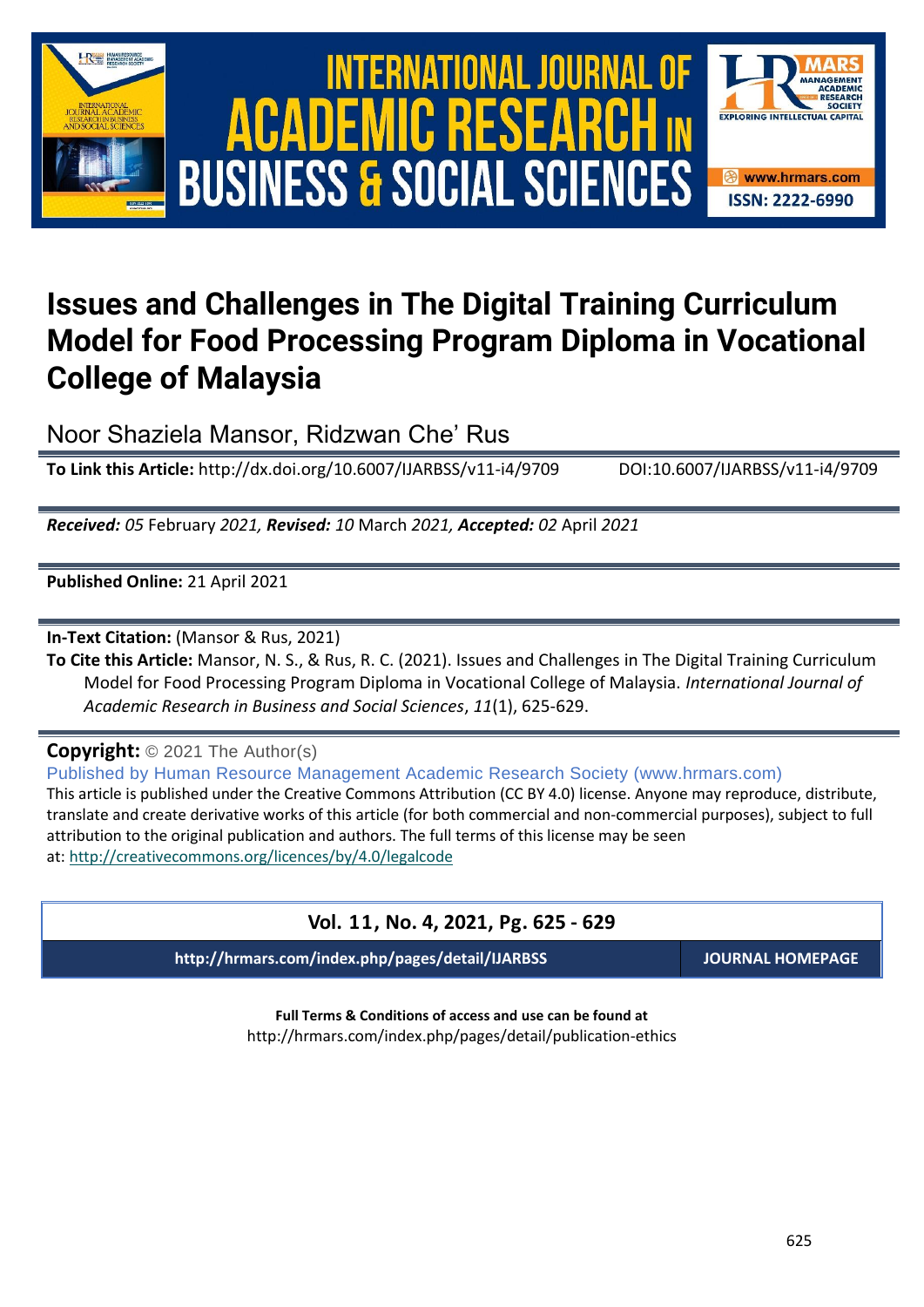

### **Issues and Challenges in The Digital Training Curriculum Model for Food Processing Program Diploma in Vocational College of Malaysia**

Noor Shaziela Mansor, Ridzwan Che' Rus Faculty of Technical and Vocational, Universiti Pendidikan Sultan Idris, Tanjong Malim, Perak. Email: noorshaziela20@gmail.com

#### **Abstract**

Generic skills are important because the work today requires workers to be flexible, initiative, and able to solve different tasks. Employees not only do certain work as before, but they are generally more service-oriented, informative and social skills are becoming increasingly important. There are several issues and challenges in developing a model curriculum for the training of Food Processing Diploma in Vocational College Malaysia which is a factor in terms of theory and practical learning, communication, and overall weakness of ethical values. **Keywords:** Generic Skills, Theory and Practical Learning, Communication Skills and Weakness of Ethical Values.

#### **Introduction**

This chapter describes the issues and challenges in developing a model training curriculum for the Diploma Program in Food Processing Malaysia Vocational College.

#### **Issues in the Training Curriculum Model**

Generic skills are important because the work today requires workers to be flexible, initiative, and able to solve different tasks. Employees not only do certain work as before, but they are generally more service-oriented, informative and social skills are becoming increasingly important. Hasril, Noorazman & Norasmah (2015) states that generic skills should have in themselves an individual for making excellent human capital based on knowledge, improve productivity, and competitive attitude. According to Halim (2015), generic skills essential to the happiness and success of students to improve productivity and success in the community. According to Wong, Rosnidar & Syakirah (2015), this is not simply generic skills emphasizing a need to meet the needs of graduate skills to face the challenges of the world of work but it is an important element that should be applied to students who are in educational institutions. Ngang, Yunus & Hashim (2015) stated that soft skills also known as generic skills that are appropriate to the teaching profession, namely communication skills, critical thinking and problem solving, teamwork skills, learning and information management, ethics and morals professional, and leadership skills.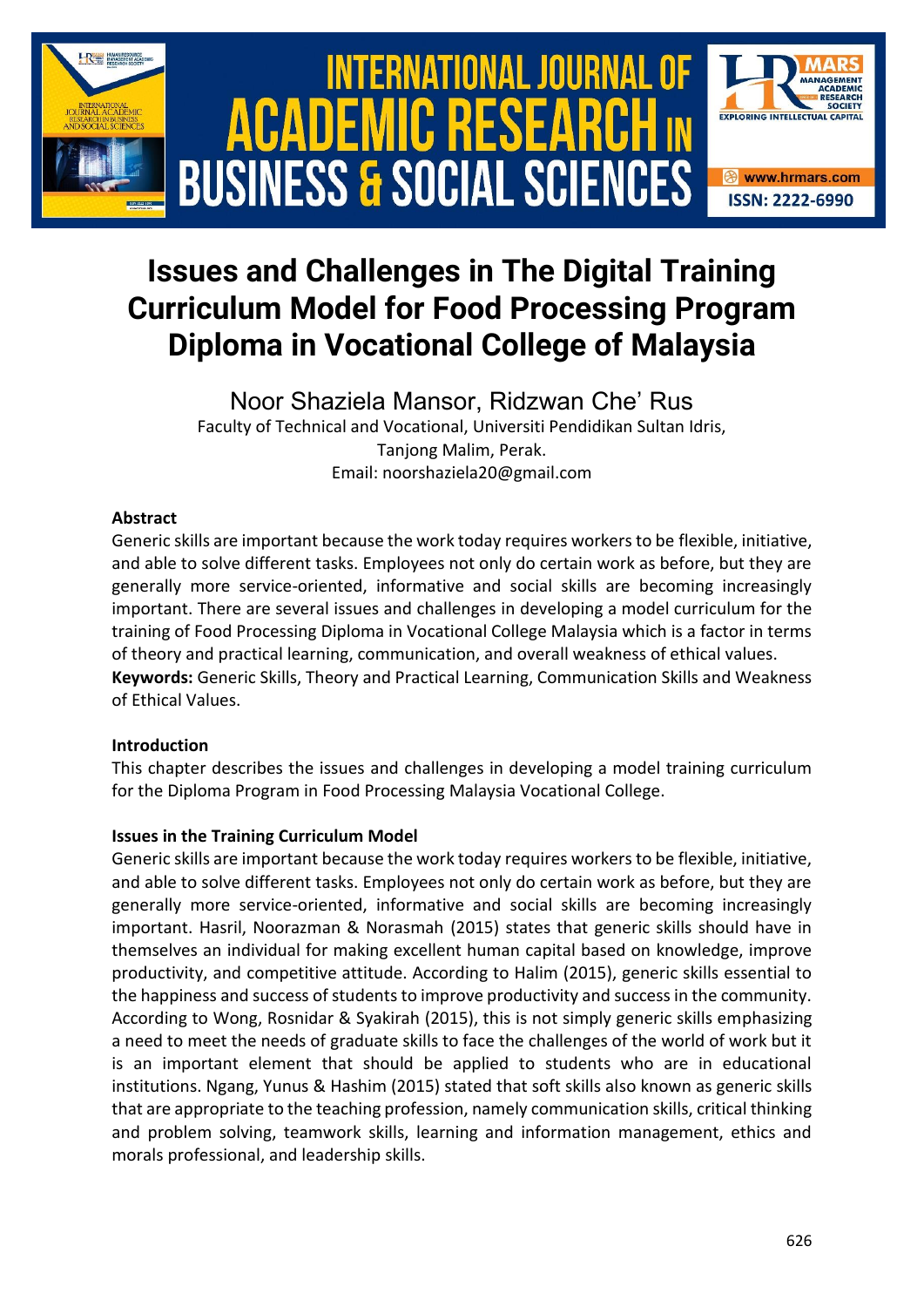#### International Journal of Academic Research in Business and Social Sciences

**Vol. 1 1 , No. 4, 2021, E-ISSN: 2222-6990 © 2021 HRMARS**

Uk Raai, Alias, and Hasril (2014) said generic skill is an important element in meeting the human resources who are competent and meet the global requirements of the National Education Philosophy goal of a balanced human capital in terms of physical, spiritual, and intellectual. Norasmah, Hasril & Jill (2011), said the students themselves need to learn skills that will be the base or backbone of generic skills that can be carried out in preparation for polishing and enhancing the skills and competencies of students in generic skills. According to Rahayah et al. (2010), generic skills are subjective and the instrument has been produced using one of the aspects of these measurements, the guest lecturer which contains nine construct skills, the skills of teamwork, communication, leadership, critical thinking, and problem-solving, learning lifelong and information management, entrepreneurship, ethics, moral and professional, social and management. Salleh et al (2010), explain that generic skills are the skills that should be possessed by a person to function effectively while doing work according to specific skills possessed. Hasril, Norasmah & Ramlee (2009) states the generic skills include aspects of cognitive skills that involve elements related to non-academic skills such as leadership, teamwork, communication, and problem-solving.

#### **Challenges in The Training Curriculum Model**

In this study, there are many studies as indicators and evidence that the existence of some weaknesses in the implementation of the program of technical and vocational subjects Food Processing carried out in the workplace. Weaknesses are seen closely related to the elements of generic skills and creativity should be nurtured, trained and deployed to the students before they enter the industry either for work after graduation or even its mode of study that require them to be in industries such as undergo industrial training or follow the Diploma in Food Processing Vocational College program.

Theoretical and practical learning factor is the first occurrence of this problem. According to the study of Thompson (2011); Gilani and Noraini (2005), states that most of the students in the field of technical and vocational education focused on learning involving theoretical and practical only where practically carried out only involve contact with equipment and machinery. This shows that most of these students are more in touch with creatures that do not have emotions and feelings. Reviews of Faridah, Norlaila, Rozmel, and Mary (2010), who argued noted that many students in technical facing a shortage of generic skills required by the industry where such recognizes the industry urgently needs workers who have accountability, self-confidence high, capable of self-control and behavior, work ethics, work, motivation, social skills, integrity, honest, efficient, timely and flexible even acknowledged that most of these students have a piece of high knowledge. Most of the students in the field of technical and vocational education in the subject of Food Processing focus on learning which involves practical and theoretical only. This shows that most of these students are more in touch with creatures that do not have emotions and feelings.

The weakness factor of communication is the second factor that needs to be addressed and taken into account. A study conducted by Ridzwan et al. (2015), stated that graduates in the field of Life Skills and Agricultural Science at Sultan Idris University of Education are weak in terms of communication skills especially in English, problem-solving skills, technology use skills, and creative and critical thinking skills. The education-based program offered by any Institution of Higher Learning is now an open market program, hence the need to identify generic skills indicators that need to be mastered by graduates in the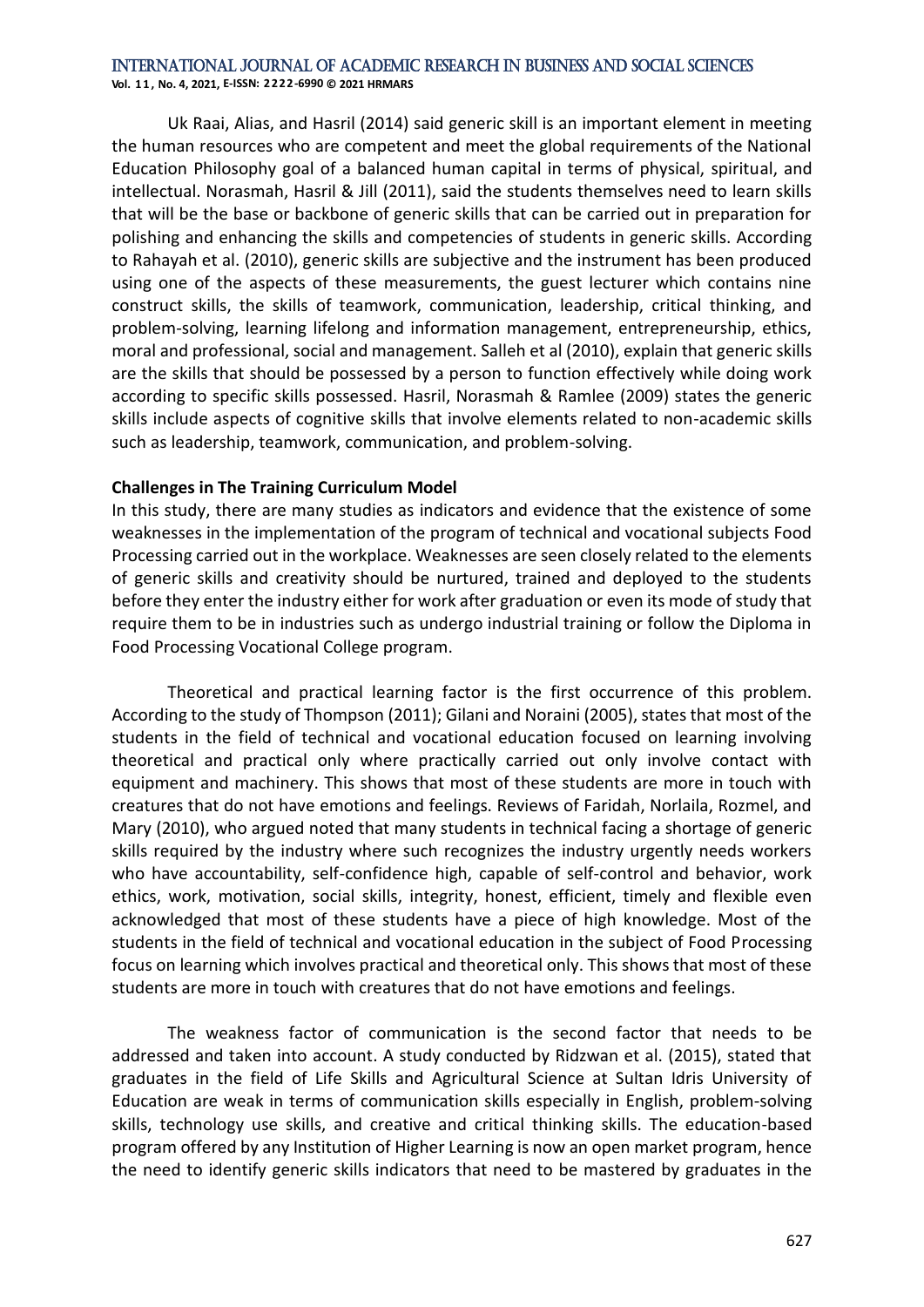#### International Journal of Academic Research in Business and Social Sciences **Vol. 1 1 , No. 4, 2021, E-ISSN: 2222-6990 © 2021 HRMARS**

field of education. This is important so that all Institutions of Higher Learning that offer educational programs can strengthen the program curriculum through the integration of generic skills required by the industry. The weakness of communicating with others is quite common to students.

The ethical factor of value is the third factor that needs to be overcome in technical students who take the subject of Food Processing. In line with the views of Azreen and Maisarah (2015) who stated that most technical students who study at the undergraduate level and below in Malaysia have low values and ethics when compared to students in the social sciences. This controversy and problem occur because students are very vulnerable to bad attitudes as a result of associating with every social layer of employees in their place of study. So there is a logic that this association contributes to the collapse of values and morals to students who follow the learning process in the industry. However, this polemic and controversy are debatable because there are studies that show that the learning process in the workplace is seen to have a very positive influence on communication.

#### **Conclusion and Future Agenda**

In conclusion, this study is to examine the issues and challenges in developing a model curriculum for the training of Food Processing Diploma in Vocational College. The study found that administrators in vocational colleges still use conventional means and are still weak in implementing elements of generic skills and values in students. The training curriculum model is expected to help improve the effectiveness and quality of generic elements in cultivating and the lecturers and students of the Diploma Program in Food Processing Vocational College, Malaysia.

#### **References**

- Amiruddin, M. H., Samad, N. A., Othman, N. (2015). An Investigation Effects Of Mastery Learning Strategy On Entrepreneurship Knowledge Acquisition Among Aboriginal Students. *Procedia Social and Behavioral Sciences 204, 183-90.*
- Ariffin, S. R., Ahmad, J., & Najmuddin, N. A. (2010). Pembangunan instrument kemahiran generik pelajar berasaskan penilaian pensyarah dengan menggunakan model pengukuran rasch pelbagai faset. *Jurnal Pendidikan Malaysia 35(2): 43-50.*
- Azreen, S., & Maisarah, M. S. (2015). Ethics of Undergraduate Students: A Study in Malaysian Public Universities. *International Journal of Information and Education Technologies, 6*(9), 672-678.
- Chen, U. R., Masek, A., Amiruddin, M. H. (2014). Kajian Gaya Pembelajaran Dan Motivasi terhadap Pencapaian Pelajar Diploma Kejuruteraan di Politeknik. *Prosiding Persidangan Pendidikan (Penyelidikan dan Inovasi) dalam Pendidikan dan Latihan Teknikal dan Vokasional (CiE-TVET 2014) Kali ke-4.*
- Halim, A. (2015). Children Literature Based Program For Developing EFL Primary Pupils' Life Skills And Language Learning Strategies. *English Language Teaching 8(2): 178.*
- Othman, N., Amiruddin, M. H., Hussein, H. (2011). Entrepreneurial Behaviour and NonCognitive Entreprebeurship Knowledge Among the Orang Asli Youths from the South Zone of Peninsular Malaysia. *10th WSEAS International Conference on Education and Educational Technology (EDU '11).*
- Tang, K. N., Hashimah, M. Y., & Hashimah, N. H. (2015). Soft Skills Integration in Teaching